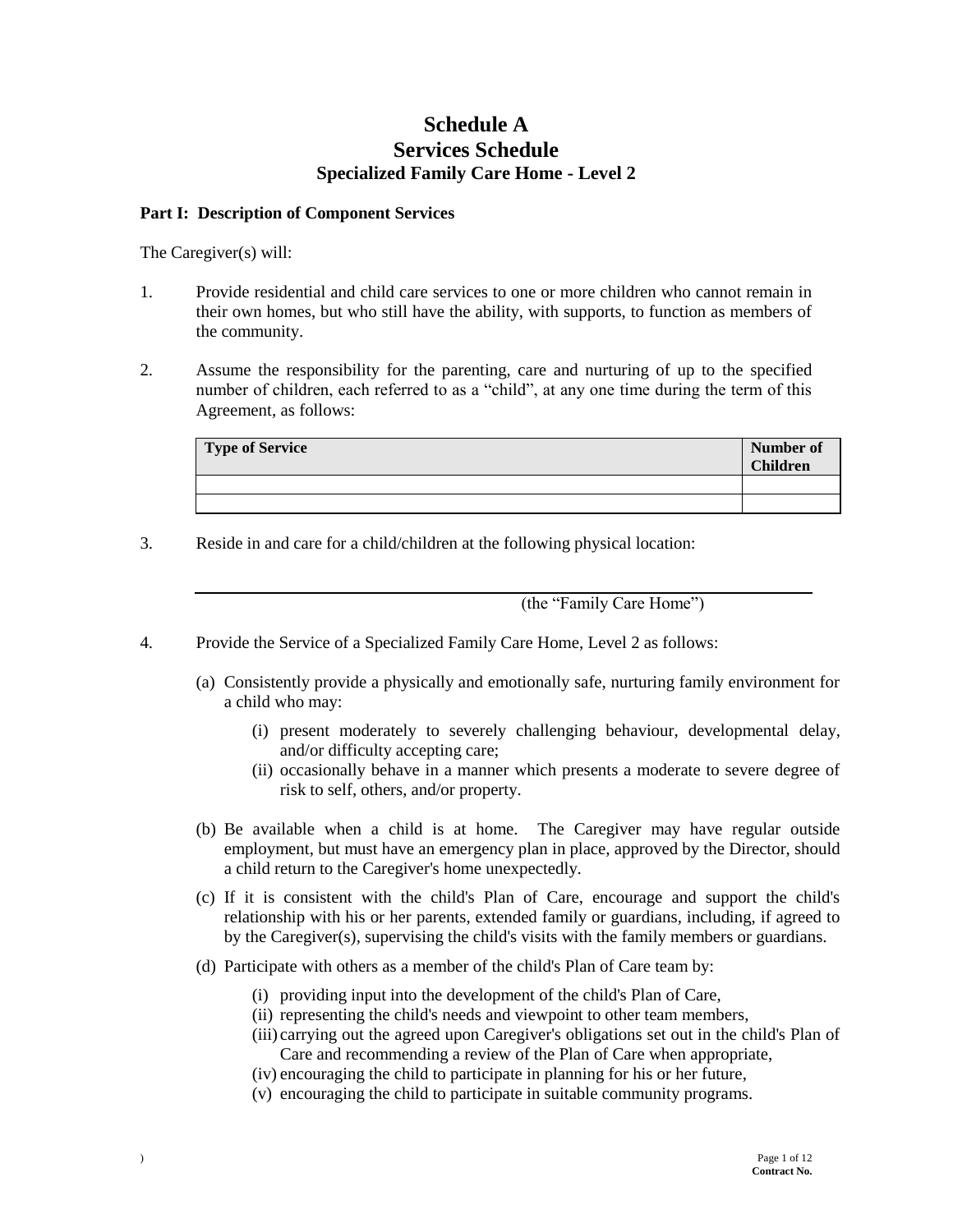- (e) Encouraging the child to maintain or become aware of his or her cultural and ethnic heritage by facilitating involvement in appropriate cultural or ethnic activities, with or without the child's parents or extended family, provided it is consistent with the child's Plan of Care.
- (f) Attending workshops, training sessions, courses, or pursuing independent study (e.g., reading, Internet, etc.) to maintain, update, or expand knowledge in order to meet the needs of a child.
- (g) Providing clear, reasonable and safe behavioural expectations for the child, unique to the child's needs, and
- (h) Measure achievement of goals related to the child's residential placement, as stated in each child's Plan of Care.
- 5. Provide the following additional specific services:

Note: If this section is left blank, draw a vertical line through the space and initial.

\_\_\_\_\_\_\_\_\_\_\_\_\_\_\_\_\_\_\_\_\_\_\_\_\_\_\_\_\_\_\_\_\_\_\_\_\_\_\_\_\_\_\_\_\_\_\_\_\_\_\_\_\_\_\_\_\_\_\_\_\_\_\_\_\_\_\_\_\_\_\_

Initial Little Little Little Little Little Little Little Little Little Little Little Little Little Little Litt

- 6. With the funds paid by the Director under the provisions of the payment schedule, pay the costs incurred in caring for each child placed in the Caregiver's care under the terms of this agreement, including food, household supplies, transportation, personal needs, recreation, clothing, equipment, child's allowance, babysitting, gifts, activities and educational components together with relief (up to three days), capital/leasing costs and insurance costs not covered by schedule C.
- 7. Inform the Director if an extraordinary cost not covered under the preceding provision arises in relation to a child in the Caregiver's care. The Director, taking into consideration the Plan of Care for the child, the disposition of the funds paid to the Caregiver for care of the child and such other circumstance as the Director determines may be relevant, may in the Director's sole discretion, approve such funding as may be necessary, in addition to the payments to be made under the payment schedule.

#### **Part II: Miscellaneous Provisions**

- 1. The definitions contained in Section 1.01 of the Family Care Home Agreement and Section 1 of the *Child, Family and Community Service Act* apply to and have the same meaning when used in these schedules.
- 2. It is acknowledged for the purpose of this Agreement the term "guardian" means the legal guardian of the child or children.
- 3. A Director may at any time, in his or her sole discretion, retake physical care and control of a child who is receiving services from the Caregiver and revoke any guardianship authority specified or implied, which has been delegated by a Director to the Caregiver.
- 4. If, in default of any of the Caregiver's obligations under this Agreement, then: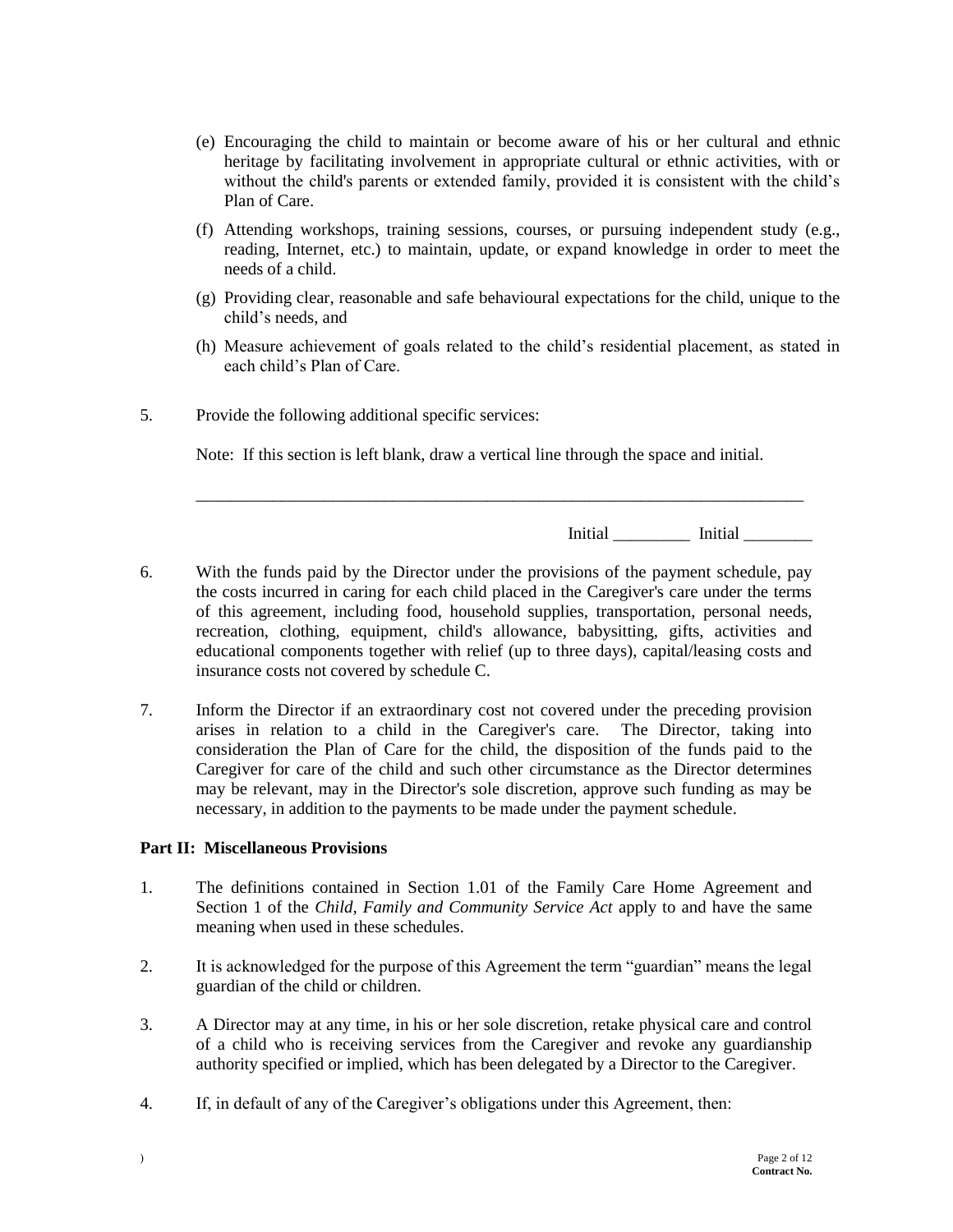- a) the Caregiver will forthwith notify a Director of the nature and extent of the default;
- b) a Director may, whether or not a notice has been received pursuant to Section 11.01 of the Agreement;
	- (i) Move the child to an alternate residential facility;
	- (ii) Reduce the payments made pursuant to the payment schedule with respect to that child from the time the child is moved to reflect the reasonable costs of providing alternate services for the child; and
	- (iii) terminate this Agreement.
- 5. The following property is specified to be acquired by the Caregiver solely with funds paid by the Director under this Agreement and will remain the property of the Director, as specified under Section 6.01 (b) and (c): (specify property, if any).

Note: If this section is left blank, draw a vertical line through the space and initial.

\_\_\_\_\_\_\_\_\_\_\_\_\_\_\_\_\_\_\_\_\_\_\_\_\_\_\_\_\_\_\_\_\_\_\_\_\_\_\_\_\_\_\_\_\_\_\_\_\_\_\_\_\_\_\_\_\_\_\_\_\_\_\_\_\_\_\_\_\_\_\_

Initial \_\_\_\_\_\_\_\_\_ Initial \_\_\_\_\_\_\_\_

6. The following documents, in addition to those specified in Section 1.01(a)(i), are specified as "Caregiver's Documents" under Section 1.01(a)(ii) of the Family Care Home Agreement: (specify documents, if any):

Note: If this section is left blank, draw a vertical line through the space and initial.

\_\_\_\_\_\_\_\_\_\_\_\_\_\_\_\_\_\_\_\_\_\_\_\_\_\_\_\_\_\_\_\_\_\_\_\_\_\_\_\_\_\_\_\_\_\_\_\_\_\_\_\_\_\_\_\_\_\_\_\_\_\_\_\_\_\_\_\_\_\_\_

Initial \_\_\_\_\_\_\_\_\_ Initial \_\_\_\_\_\_\_\_

7. The performance of the contract during its term will be monitored by both parties by completion of an annual family care home review and other activities as agreed to below:

Note: If this section is left blank, draw a vertical line through the space and initial.

\_\_\_\_\_\_\_\_\_\_\_\_\_\_\_\_\_\_\_\_\_\_\_\_\_\_\_\_\_\_\_\_\_\_\_\_\_\_\_\_\_\_\_\_\_\_\_\_\_\_\_\_\_\_\_\_\_\_\_\_\_\_\_\_\_\_\_\_

Initial \_\_\_\_\_\_\_\_\_ Initial \_\_\_\_\_\_\_\_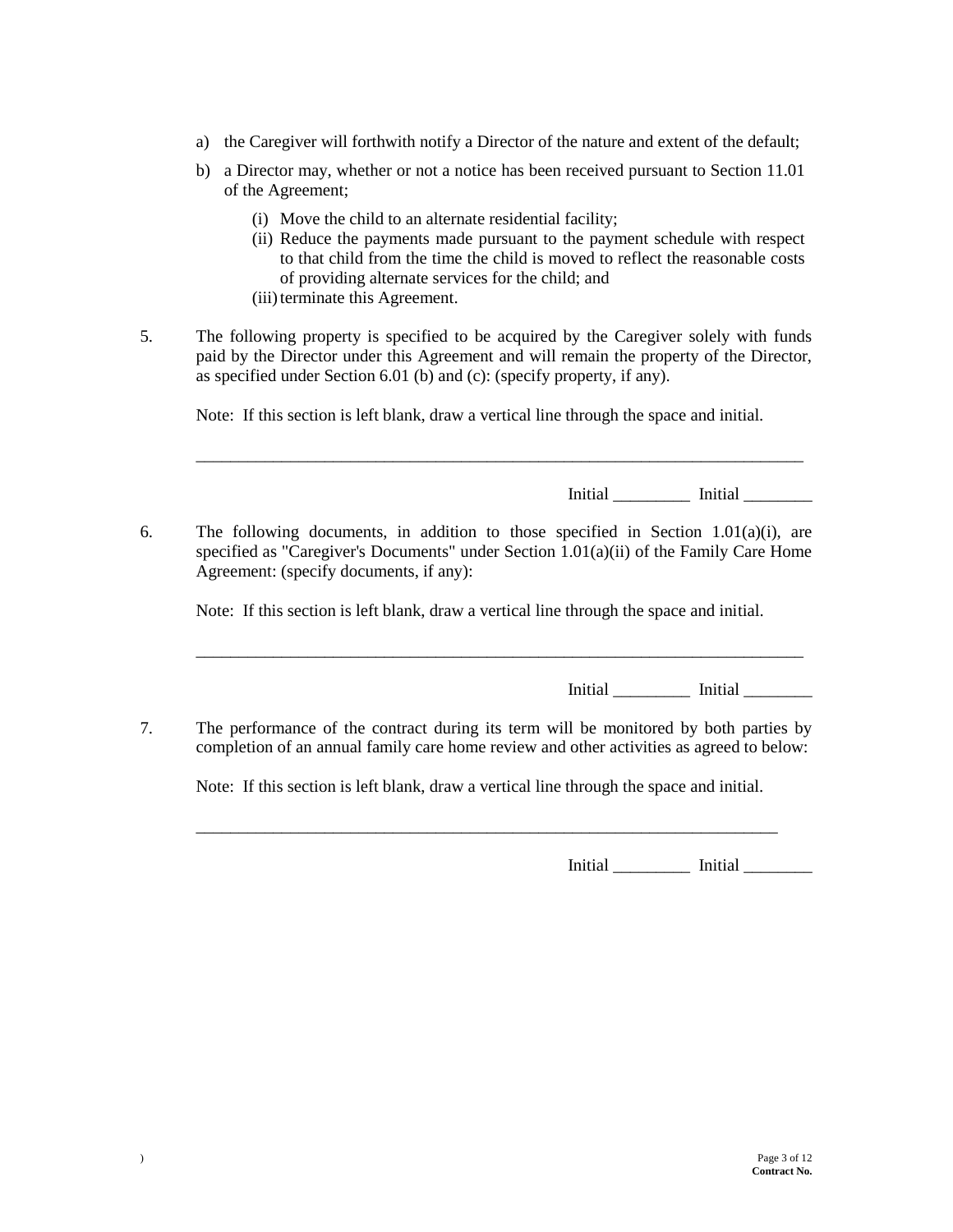# **Schedule B Payment Schedule**

Subject to the performance of the Agreement and to the satisfaction of a Director:

**Part I** - the Caregiver(s) will receive the payments described below during the term of the Agreement. Fixed monthly rates are payable in the current month. Partial months are prorated on the basis of a 30-day month. Per diem rates are payable in arrears for each day a client is in the home.

a) For the following services the fixed monthly rate and per diem rate shall be in accordance with current Ministry of Children and Family Development policy as communicated to the Caregiver(s) from time to time. It is understood that any subsequent increases in Ministry of Children and Family Development fixed monthly and per diem rates policy applicable to this Agreement will result in an automatic adjustment to the aggregate amount of this Agreement from the date the change in policy takes effect. The Ministry of Children and Family Development will inform the Caregiver(s) of any changes in fixed rates by general notification. No modification to the Agreement or any Schedules to the Agreement is required in the event of an increase in the fixed rates.

| <b>Service</b> | Capacity | Fixed<br><b>Monthly</b><br>Rate | <b>Maximum</b><br><b>Per Diem</b><br><b>Monthly</b><br>Rate | <b>Total Payment</b> |
|----------------|----------|---------------------------------|-------------------------------------------------------------|----------------------|
|                |          |                                 |                                                             | κD                   |
| Total          |          |                                 |                                                             | D                    |

b) For the following services the fixed monthly rate and the per diem rate shall remain as listed below for the term of the Agreement.

| <b>Service</b> | Capacity | <b>Fixed</b><br><b>Monthly</b><br>Rate | <b>Maximum</b><br><b>Per Diem</b><br><b>Monthly</b><br>Rate | <b>Total Payment</b> |
|----------------|----------|----------------------------------------|-------------------------------------------------------------|----------------------|
|                |          |                                        |                                                             | \$                   |
| Total          |          |                                        |                                                             | \$                   |

c) Any extra payments approved by the Director in relation to extra ordinary costs, as provided for in the Services Schedule, will be in addition to the payments made under sections (a) and (b) without further modification of the schedule.

## **Part II - Respite Relief**

d) The Caregiver(s) will receive payment based on the following rates upon submission of a monthly statement of accounts for actual usage. Payments made under this section for each child shall not exceed the maximum per diem monthly rate and the number of children the Director is obliged to pay for shall not exceed the "Maximum Authorized Capacity" as follows: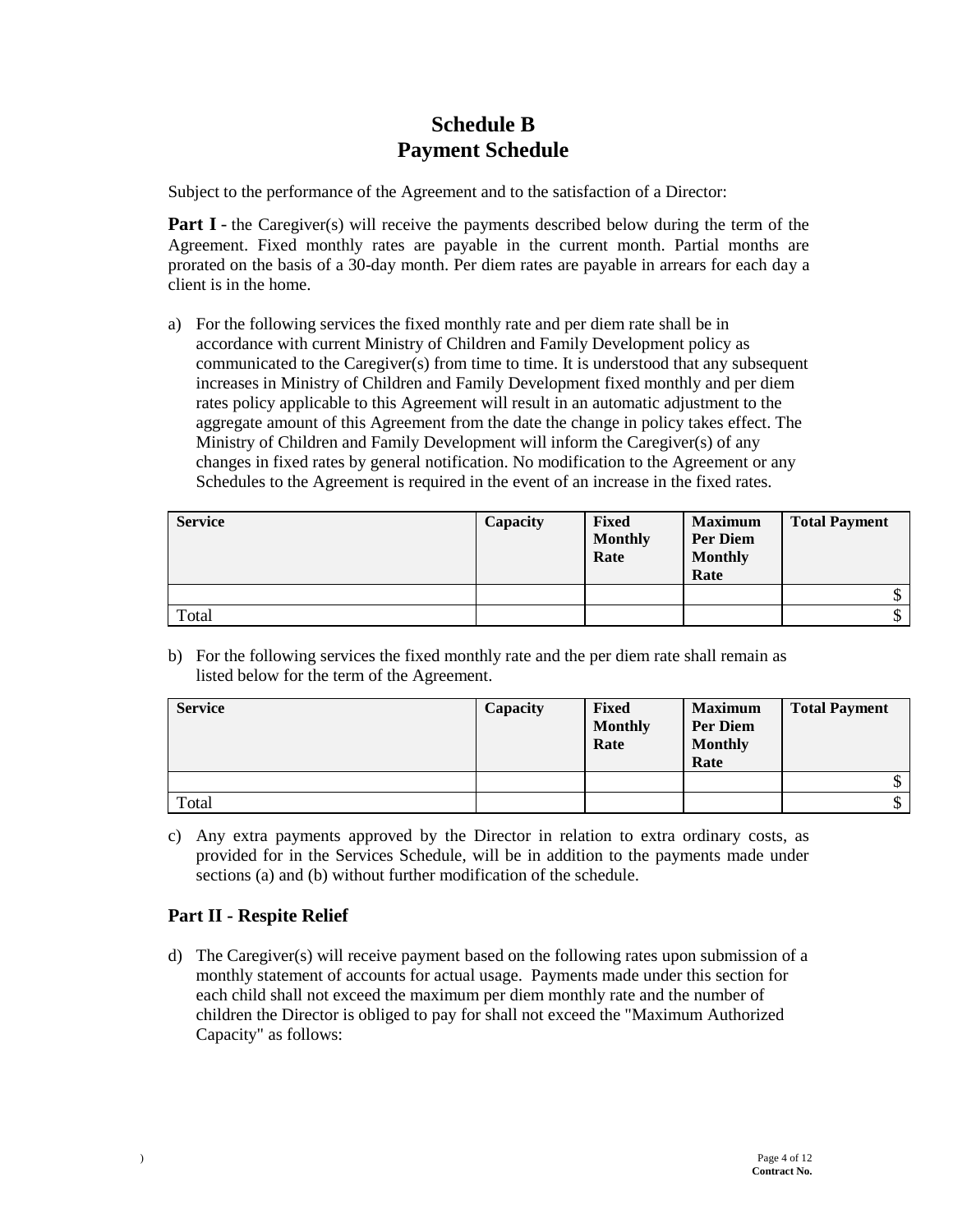| <b>Service</b> | <b>Maximum Authorized</b><br>Capacity (bed-days/<br>month) | <b>Maximum Per Diem</b><br><b>Monthly Rate</b> |
|----------------|------------------------------------------------------------|------------------------------------------------|
|                |                                                            |                                                |
| Total          |                                                            |                                                |

| Ministry of Children and Family Development Use Only |              |                        |             |              |
|------------------------------------------------------|--------------|------------------------|-------------|--------------|
| <b>Component Services</b>                            | Resp. Center | <b>Activity Number</b> | <b>STOB</b> | Total Amount |
|                                                      |              |                        |             |              |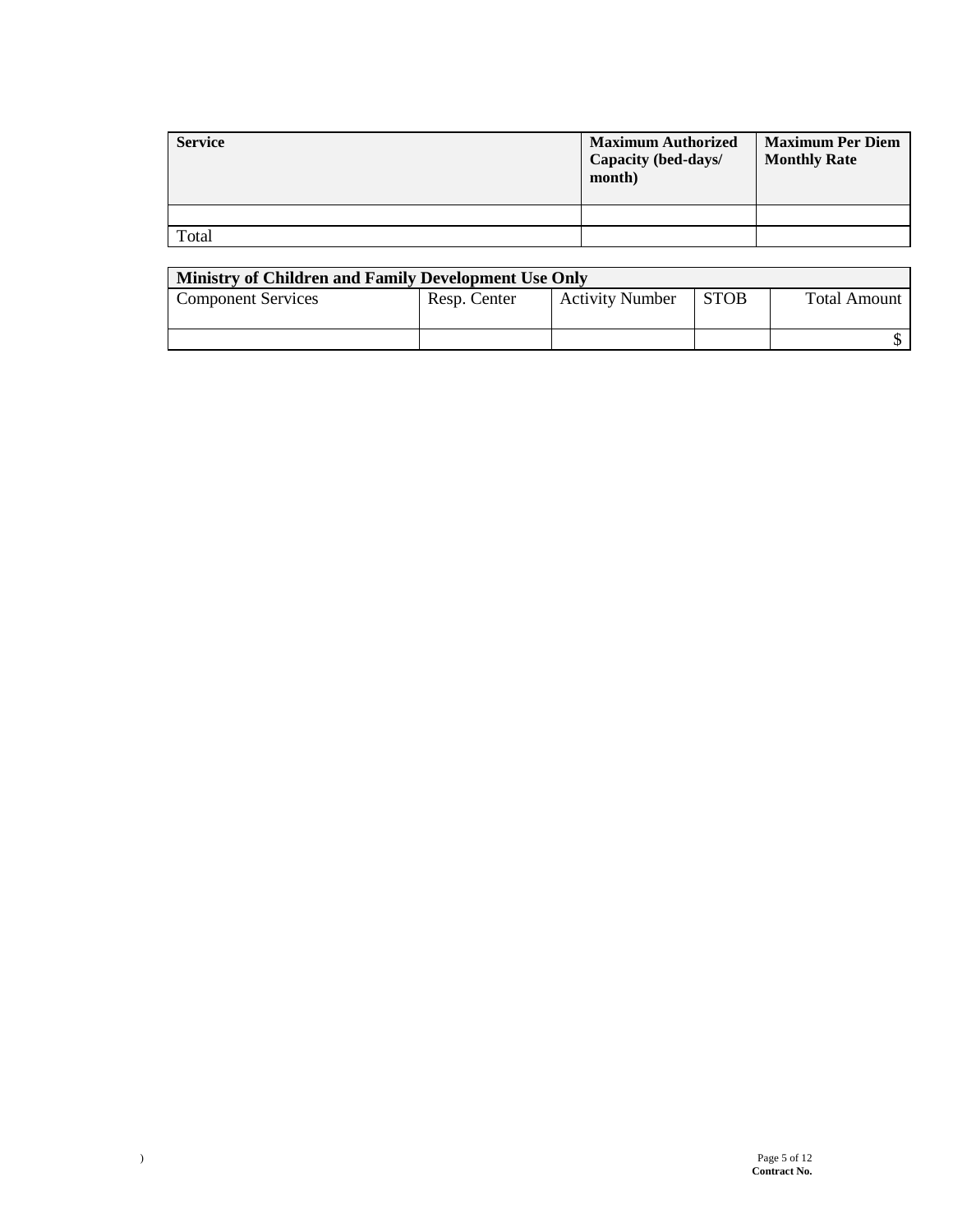# **Schedule C**

## **Insurance Schedule**

- 1. Without limiting their liability and at their own expense, the Caregiver(s) shall provide, maintain and pay for the following insurances throughout the Term of this Agreement, and provide evidence of compliance with this requirement if requested to do so by the Director at any time:
	- (a) third party automobile liability insurance in an amount not less than \$2,000,000.00 per occurrence on any vehicle used to provide the Services;
	- (b) homeowner/tenant insurance against loss or damage to buildings and contents owned, rented, used or occupied by the Caregiver(s); and
	- (c) any other insurance which they are required by law to carry or which the Caregiver(s) consider necessary to cover risks not otherwise covered by the insurance required or provided under this Schedule.
- 2. The Director shall arrange for the following insurance coverage on behalf of the Caregiver(s):
	- (a) Extended Property Damage insurance against loss or damage to buildings and contents in the care, custody and control of the Caregiver(s) whether owned, rented, used or occupied by the Caregiver(s), but only when due to the actions of a child placed in the Caregiver(s) home by a Director; and
	- (b) Commercial general liability insurance in the amount of \$2,000,000 inclusive per occurrence against personal injury (including bodily injury) and third party property damage arising out of the Caregiver(s) performance of the Services.
- 3. The Director will take reasonable steps to ensure the insurance provided under Section 2 of this Schedule is continuous for the Term of this Agreement but the Director does not accept responsibility for providing coverage in the event the insurance is cancelled or reduced.
- 4. The Director does not represent or warrant that the insurance provided by the Director covers any and all losses. It is the Caregiver(s) responsibility to ascertain the exact nature and extent of coverage of the insurance policies as well as any and all relevant terms and conditions. No term or condition of this Agreement amends, extends or alters the coverage afforded by the insurance policies.
- 5. The Caregiver(s) is responsible for and will pay deductibles under all insurance policies. Caregivers are eligible for reimbursement of certain deductible types or amounts as stated in operational policies developed by the Director in consultation with the BC Federation of Foster Parent Associations (BCFFPA) and provided by the Director.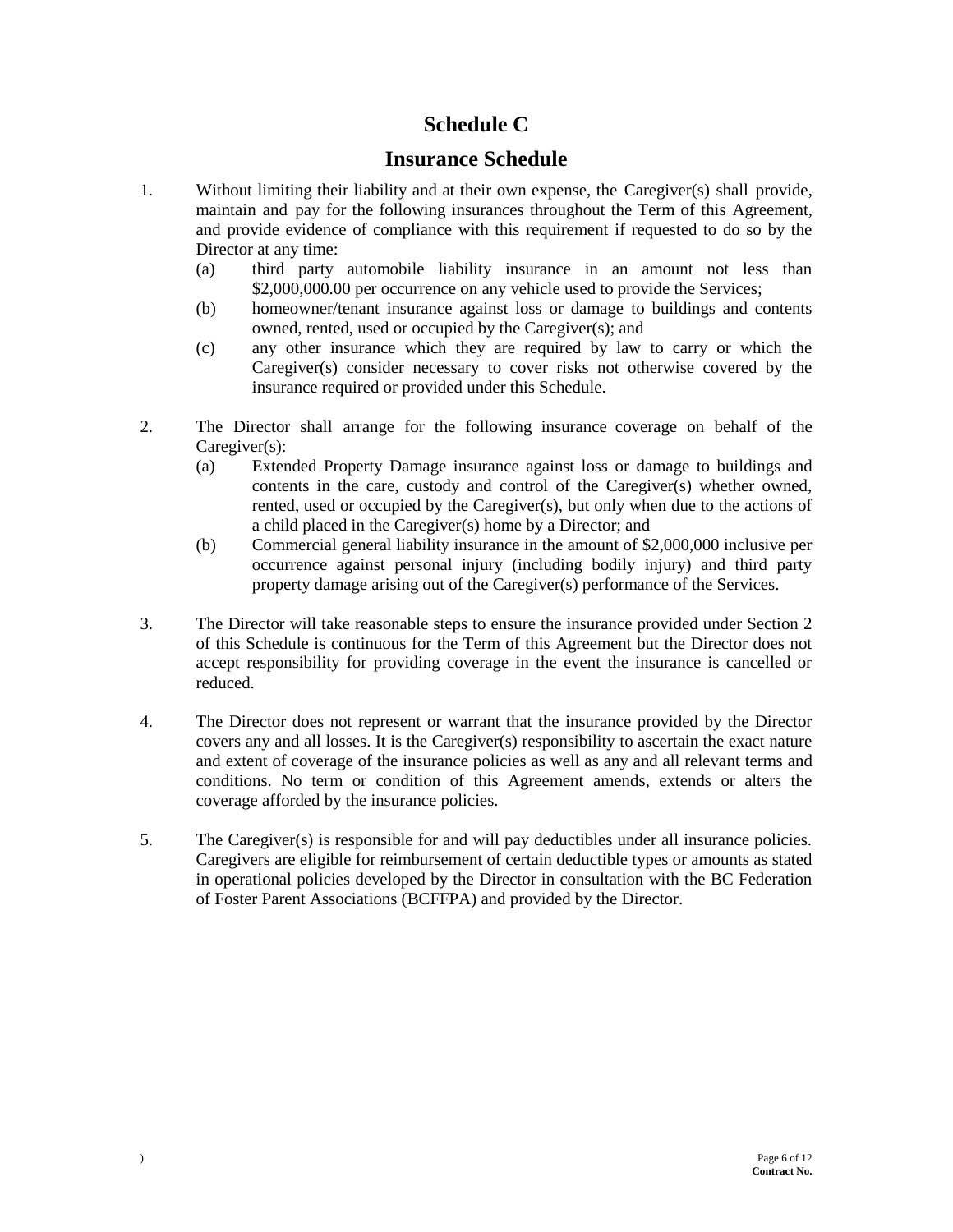# **Schedule D**

# **Obligations of the Caregiver**

The Caregiver(s) will:

### **Care of the Child**

- 1. Notify a Director or a Director's representative of any circumstance which may affect the safety, health or well-being of the child, including any "reportable incidents" as described in Standard B.2 of the Standards for Foster Homes.
- 2. Assist the Director to meet the rights of children in care under section 70 of the *Child, Family and Community Service Act,* which are reproduced in the Standards for Foster Homes.
- 3. Make all reasonable efforts to ensure any employee, sub-contractor or volunteer engaged by the Caregiver in providing service to the child is suitably qualified to be entrusted with the care and protection of children and to maintain and make available to a Director, upon request, criminal record check documentation assuring that suitable screening of all staff, sub-contractors and volunteers engaged by the Caregiver has occurred according to the terms of this Agreement.
- 4. Co-operate with any custody or access orders or agreements relating to the child.

### **Quality of Care**

- 5. To the best of the Caregiver's ability:
	- (a) Ensure a physically safe and emotionally nurturing environment for the child;
	- (b) Model positive adult functioning, through which the child may constructively model his/her own life;
	- (c) Feed the child according to Canada's Food Guide, taking into account the child's cultural, racial and religious heritage, and taking into account any special health care needs;
	- (d) Encourage the child's moral, spiritual and intellectual development, by encouraging activities appropriate to the child's needs, abilities and developmental level;
	- (e) Ensure the child follows health care routines, as directed by a Health Care Provider;
	- (f) Encourage and assist the child's full participation in schooling, when consistent with the Plan of Care;
	- (g) Ensure that the Plan of Care is appropriate to the service required and to the needs of each child in the Family Care Home.
	- (h) Ensure the Family Care Home is suitably furnished.
	- (i) Allow the child independence from the Caregiver's religious beliefs and affiliations.
	- (j) Subject to paragraph 19(b) ensure children and youth not smoke in the Caregiver's home or vehicle.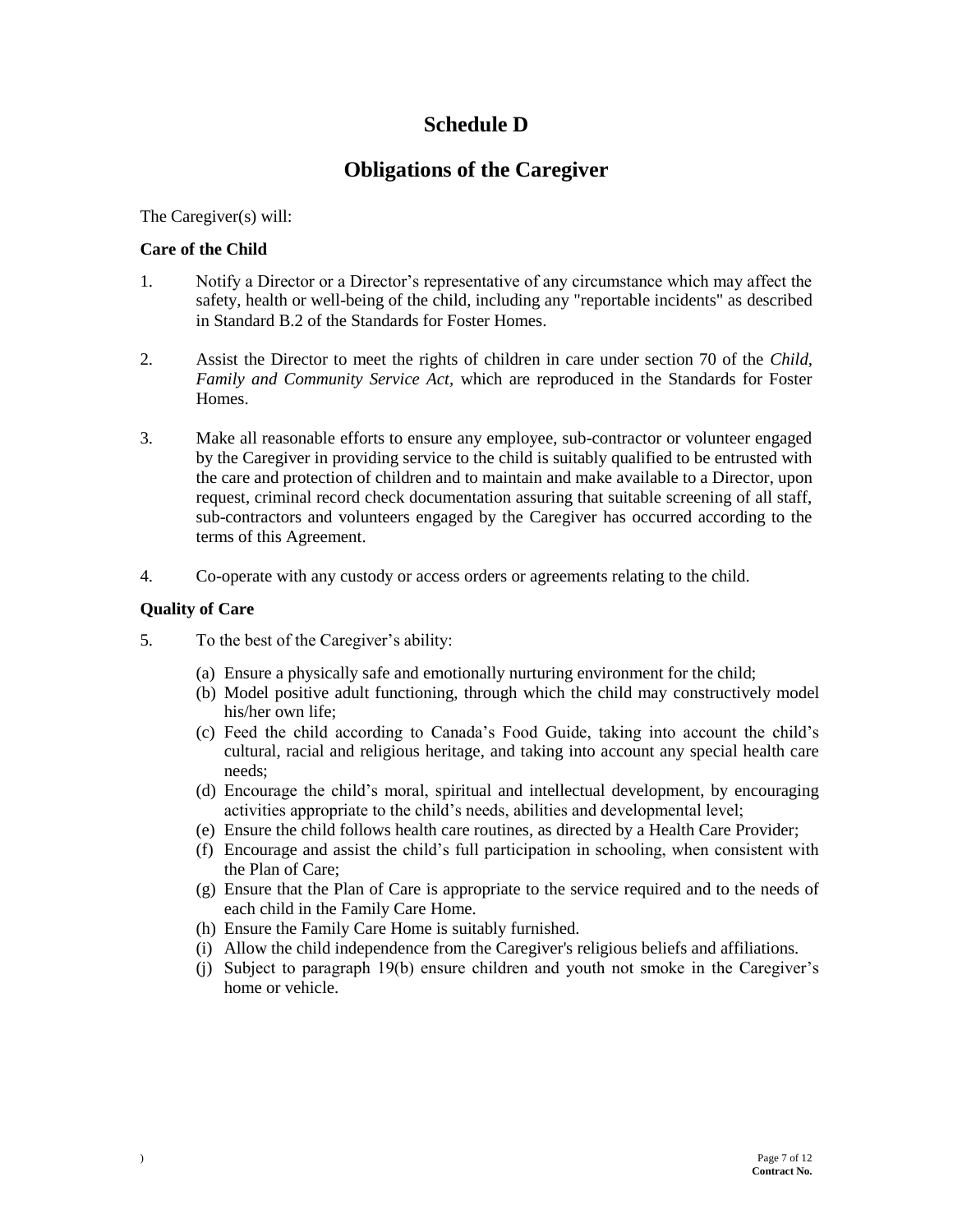#### **Planning for the Child**

- 6. Consider all requests by the Director to place children in the care or charge of a Director into the Family Care Home.
- 7. Subject to the child's Plan of Care, provide access to the child by:
	- (a) the social worker designated by a Director;
	- (b) those persons authorized by a Director; and
	- (c) those persons authorized access through a court order.
- 8. Facilitate plans established for the placement of the child outside the family care home.

#### **Notification**

- 9. Notify the Director forthwith of:
	- (a) any change of circumstances of the child (such as illness, accidents, absences or any major behavioral changes);
	- (b) any threat of or attempt at suicide by a child;
	- (c) the death or critical injury of any child in the Care Setting;
	- (d) any changes within the Family Care Home which would affect the child's safety and well-being;
	- (e) allegations of abuse or mistreatment (protocol may apply);
	- (f) removal or attempt of removal from the home or program of the child in care by anyone not specifically allowed to do so in the child's Plan of Care;
	- (g) suspension from school or day program;
	- (h) a Caregiver's criminal charges or convictions and those of a sub-contractor or volunteer working directly with children placed by a Director when the Caregiver(s) becomes aware of such charges or convictions.
	- (i) a Caregiver's court supervised parole or probation and those of a sub-contractor or volunteer working directly with children placed by a Director when the Caregiver(s) becomes aware of such court supervised parole or probation.
	- (j) the admission to or release from a hospital for the treatment of an emotional disorder, mental disorder, or substance abuse of the Caregiver and that of a sub-contractor or volunteer working directly with children placed by a Director when the Caregiver(s) becomes aware of such an admission or release from hospital.
	- (k) a serious illness or injury of the Caregiver that could be reasonably be expected to effect the Caregiver's ability to perform his or her functions under this Agreement and the serious illness or injury of a sub-contractor or volunteer working directly with children placed by a Director if the illness or injury could reasonably be expected to effect the performance of the sub-contractor or volunteer's duties, when the Caregiver(s) becomes aware of such a serious illness or injury.
	- (l) any request by police to interview the child, or any criminal charges against the child;
	- (m) any notification of court appearances;
	- (n) any significant adverse change in financial circumstances;
	- (o) any move or anticipated move of the household;
	- (p) any absence or a Caregiver requiring substitute care for a period of 24 hours or longer;
	- (q) any changes in the composition of the family; and
	- (r) any request by the Caregiver(s) to the Director to move the child from the Family Care Home, two weeks in advance of the effective date of the change.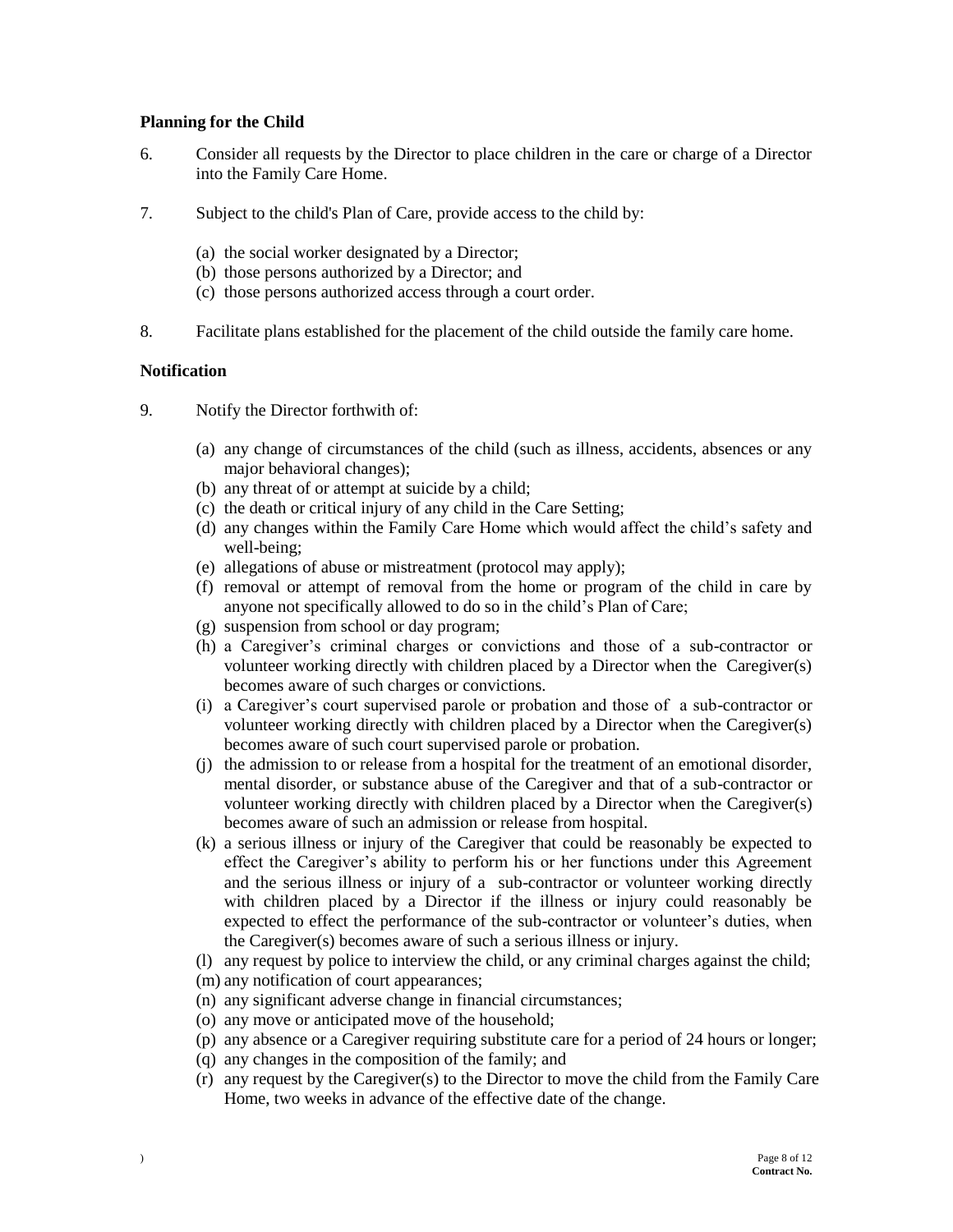#### **Administration**

- 10. Obtain the prior written consent of the Director before taking a child outside the province.
- 11. Ensure all information, statements and documents submitted to the Director in connection with this Agreement are true and correct, to the best of the Caregiver's knowledge and belief.
- 12. To the best of the Caregiver's knowledge provide to a Director full information and particulars concerning a child upon request of a Director or his/her representative.
- 13. In accordance with the Agreement:
	- (a) establish and maintain records, including receipts for purchases, with respect to any child placed with the Caregiver;
	- (b) provide a Director with a copy of the records upon receiving notice of such request;
	- (c) require confidentiality from all their employees and volunteers involved in performing the services, except insofar as disclosure of confidential information is necessary to enable the Caregiver to fulfill his or her obligations, under this Agreement, as required under Part 5 of the *Child, Family and Community Service Act*, or as required by law.
- 14. Comply with workers compensation legislation in the province of British Columbia.
- 15. Be responsible for deductions and/or remittance of any unemployment insurance assessments, pension contributions, taxes and other assessments imposed by government or other authorities with respect to any persons employed by the Caregiver.
- 16. Ensure that:
	- (a) All firearms and ammunition in the Family Care Home are stored and locked separately from each other;
	- (b) A smoke detector is located in the corridor of each sleeping area, and on each floor of the Family Care Home;
	- (c) Proper medication storage and dispensing procedures are followed; and
	- (d) Any crib meets Federal Government safety standards.
- 17. Advise his or her insurer(s) that the Caregiver(s) has become a foster parent and in addition, advise any insurer of any extraordinary risk a particular foster child may represent, if advised of that risk by the Director pursuant to Schedule E, section 4, or if the Caregiver(s) otherwise determines that a foster child represents an extraordinary risk.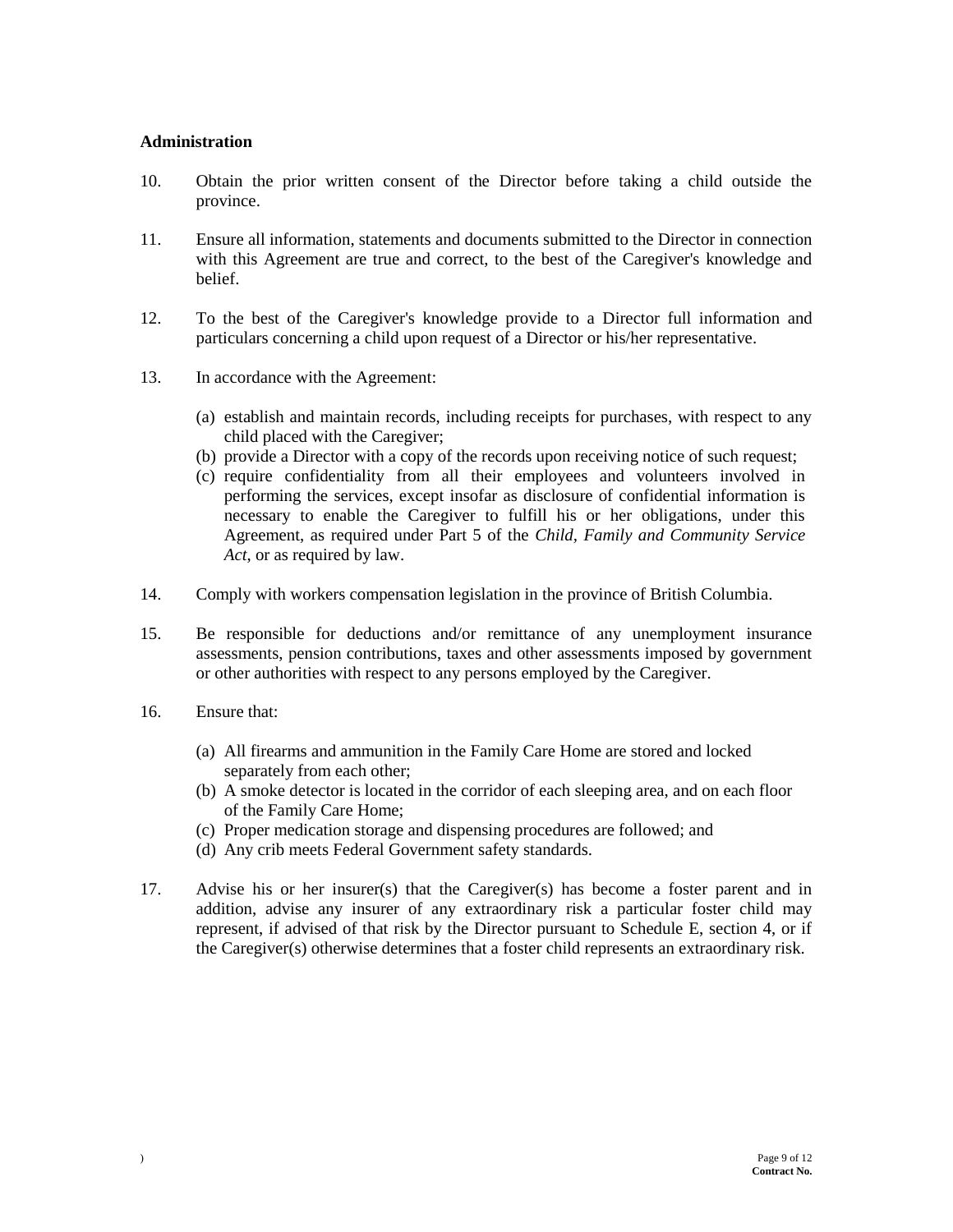### **Transportation**

- 18. (a) Provide a safe motor vehicle or otherwise provide for the safe transportation of any child placed with the Family Care Home and comply with the provisions of the *Motor Vehicle Act* and related Regulations. In the event that the Director is of the opinion that a Caregiver's motor vehicle is not safe, the Caregiver agrees to have the vehicle inspected by a qualified, independent mechanic and to disclose the written results of such an inspection to the Director; and
	- (b) Ensure the child wears a seat belt or is placed in an approved seating and safety restraint while traveling in vehicles (as per Ministry policy and as required by the *Motor Vehicle Act* Regulations).
	- (c) Subject to paragraph 19(b)*,* ensure no person smokes in the Caregiver's vehicle.

### **Smoke Free Environment**

- 19. (a) Subject to paragraph 19(b) ensure Caregivers and other adults, resident in or visiting, not smoke at any time in the Caregiver's home.
	- (b) In the event that the Caregiver has an existing Family Care Home Agreement, paragraphs 5(j), 18(c) and 19(a) do not come into force until November 1, 2008.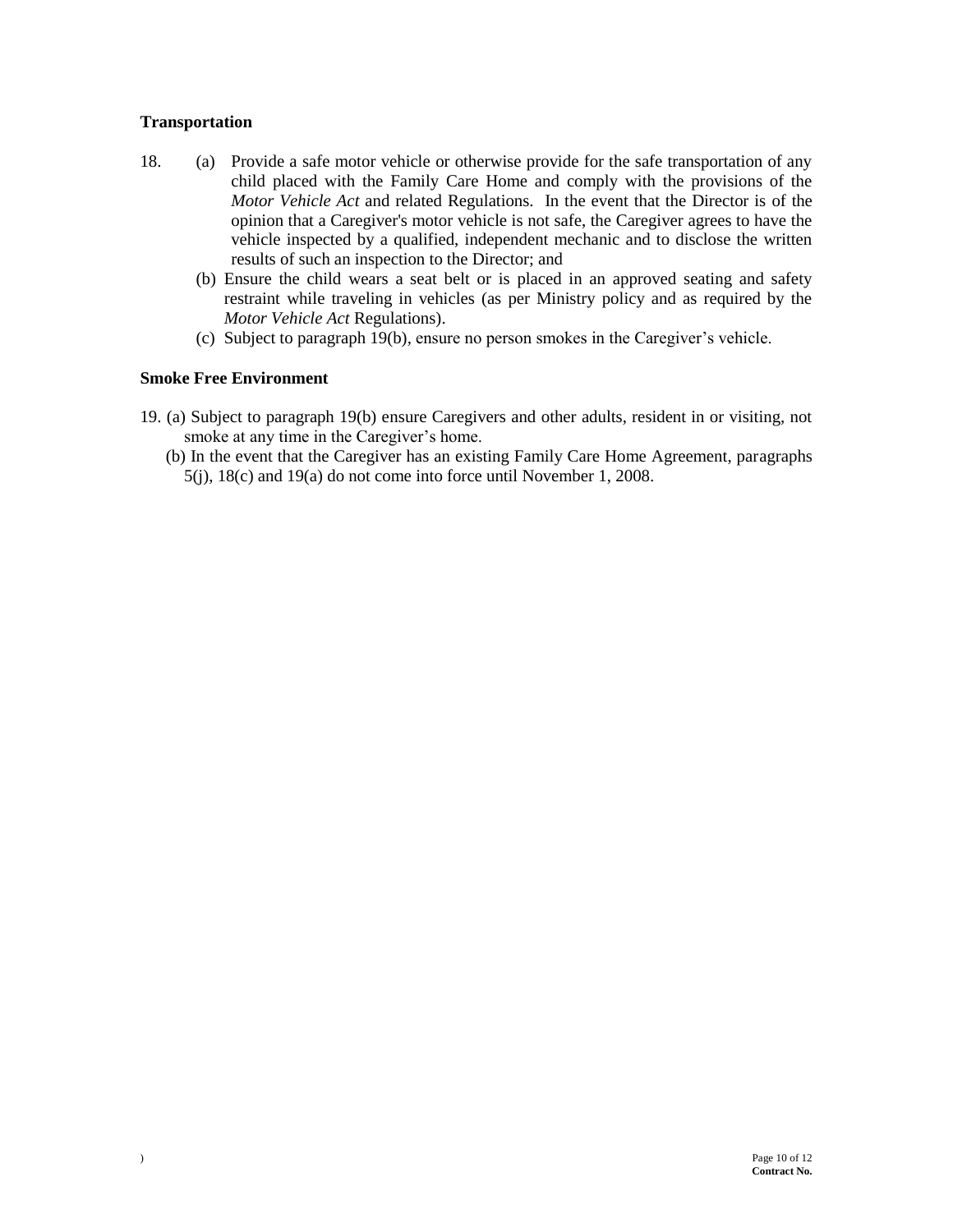# **Schedule E**

# **Obligations of the Director**

### The Director will:

### **Support to the Caregiver(s)**

- 1. Designate a social worker to supply on a regular basis such assistance and advice as may be requested by the Family Care Home and at a level consistent with available staff time.
- 2. Assign a social worker to perform the following functions:
	- a) Ensure there is Plan of Care for each child placed in the Family Care Home which is appropriate to the child's needs and to the standard and other conditions of care and nurturing provided for in Voluntary Care, Special Needs and Support Services Agreements with the child's parent(s) and/or guardian where they exist;
	- b) Assess the progress of the Caregiver's performance of their duties and obligations under the Plan of Care as established under Clause 5(a);
	- c) Involve the Caregiver and unless prevented by law or court order, the child's parent(s) and/or guardian in all planning decisions relating to the child;
	- d) Complement and encourage the child's relationship with the Caregiver and the child's parent(s) and/or guardian;
	- e) Where appropriate, be involved in contacts between the Caregiver and the child's parent(s), child's extended family and/or guardian of the child;
	- f) Assist the Caregiver in the appropriate use of community resources at the reasonable request of the Caregiver; and
	- g) Where appropriate, assist the Caregiver in contacts with the police and courts.

## **Planning for the Child**

- 3. Advise the Caregiver as to who the parent(s) and/or guardian is of any child placed with the Caregiver.
- 4. Provide the Caregiver with all information relevant for the care of the child, including but not limited to, medical, educational and personal care information as well the child's history and behavior and any guardianship, custody and access arrangements.
- 5. Notify the child's parents(s) and/or guardian of any action taken in the interest of the health and well-being of the child where the child's parent(s) and/or guardian could not be immediately contacted.
- 6. Make all decisions regarding placement of each child in the Family Care Home after discussion with the Caregiver.

#### **Administration**

7. Provide the Caregiver with a copy of the Ministry of Children and Family Development Standards for Foster Homes.